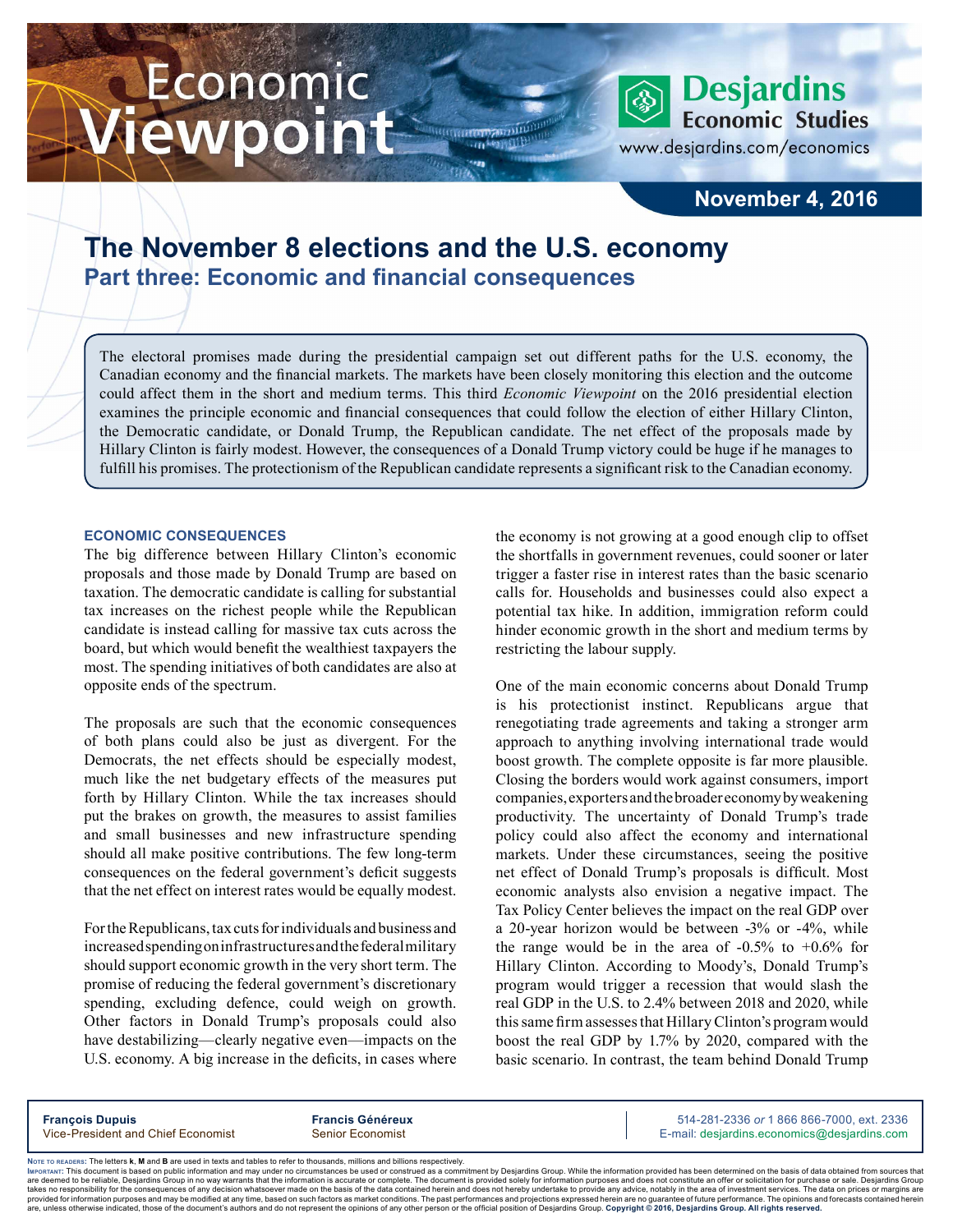

believes that their candidate's election and the adoption of his program would boost the annual real GDP growth in the U.S. by 3.5%—or even 4%.

Historically, growth is stronger when a Democrat is in the White House (graph 1). Since the beginning of the 1950s, the average real GDP growth has been 3.7% under Democratic presidents, while it falls to 2.7% when a Republican is in office. This 1.0% difference is mostly due to the solid performance of the U.S. economy during the Kennedy and Johnson administrations in the 1960s and when Bill Clinton was president in the 1990s. They all took office at the beginning of economic cycles. The cyclical lows hurt the Republican outcomes the most—and Barack Obama, a Democrat.



#### **CONSTRAINTS**

As always, implementing either candidate's full program will not be seamless. Many political, cyclical and structural constraints will remain, meaning that the new administration will have to make compromises and choices. There is a chance that the majority of members in either of the Chambers of Congress won't belong to the new president's party. Even if it is the case, the political process could be halted by the lack of a Senate supermajority, which would hand the minority party the chance to obstruct the political process by filibuster. Hillary Clinton could suffer the same fate as Barack Obama, who saw his projects thwarted at every turn by the Republican-controlled House of Representatives. It would be surprising if Hillary Clinton succeeded in raising taxes as she has proposed. For his part, Donald Trump may have to deal with a Republican or Democratic Congress that will be reluctant to adopt his more extreme proposals, due to budgetary prudence in the case of tax cuts, or political beliefs on trade agreements or divergent opinions on the place of immigrants in American society. The economic situation could also tip the scales if the conditions do not lend themselves to adopting a

proposed policy or if it calls for a change in priorities. The different measures that the financial crisis imposed on the Obama administration in its early days come to mind. The structural trend of the economy and factors such as the aging of the population, new technologies, globalization and the increasing importance of the services industry are also factors that could skew both candidates' forecasts, especially in terms of potential economic growth. When growth hovers at around 2%, it is hard to imagine any measures that would lead to 4% growth in any sustainable way.

#### **A RISK FOR CANADA**

For Donald Trump and, albeit to a much lesser extent, Hillary Clinton, the issue of international trade could cause considerable turmoil outside the United States. For Canada, the revival of U.S. protectionism is a major risk and terminating NAFTA (North American Free Trade Agreement) would be detrimental to our economy. Given the importance of the U.S. to Canada'sindustry, increases in U.S. trade tariffs and closing off certain markets would deal a blow to most of Canada's exporters. A unilateral decision by a U.S. president to trigger an abrupt end to NAFTA (with six months' legal notice) could possibly plunge Canada into a recession. The impact would be particularly brutal in the more manufacturing-heavy provinces such as Quebec and Ontario. The resources sector would also be affected, but a protectionist stance could spare Canada's oil industry. The consequences are already being felt on Canada's softwood lumber; according to Chrystia Freeland, the federal minister of international trade, the protectionism that is wading into the U.S. election campaign is hindering Canada's efforts to reach an agreement in this conflict.

China and Mexico are the primary targets of Donald Trump's protectionist stance and any increase in tariff and non-tariff measures would also hurt the economies in these countries—and the global economy by extension. The risk of a trade war and its impact on jobs, living standards and the financial markets cannot be overlooked.

#### **THE BOND MARKET**

Despite the deterioration in public finances during the crisis and the current absence of credible plans to balance them, bond yields remain at depressed levels, reaching a low point in the summer of 2016.

The choice Americans make could affect the bond market. Hillary Clinton's proposals will do little to change overall public finances vs. the Congressional Budget Office's basic scenario. Her election would not have much impact on stakeholder expectations for the bond market. The impact of Donald Trump's election would be far more consequential. First of all, increasing the deficits and the federal debt by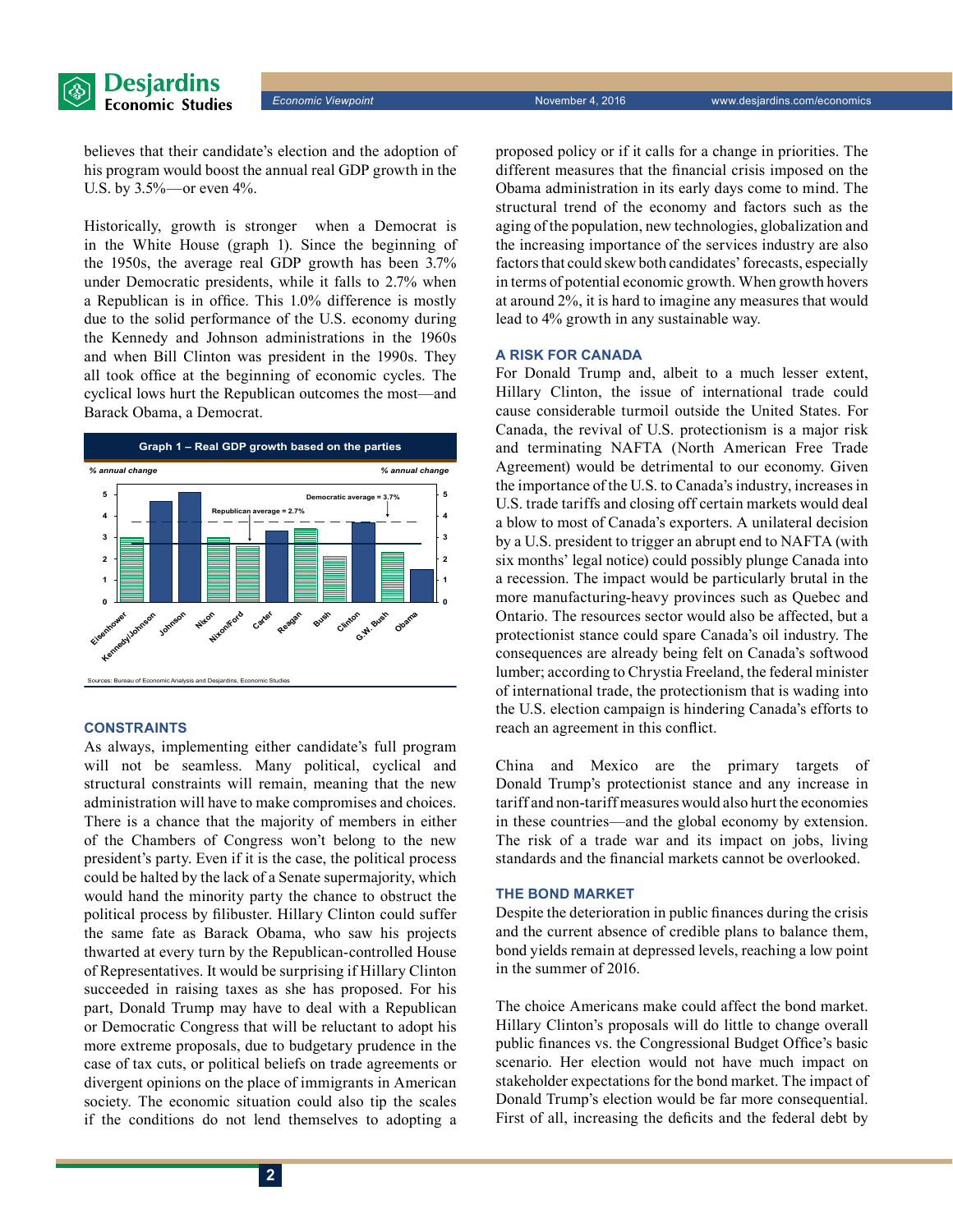cutting taxes would substantially increase the supply of securities. Normally, this would lead to higher yields, especially for longer-term bonds (graph 2). Second, the protectionist measures being considered, aimed mostly at Mexico and China, could trigger price hikes for imports, production and consumption. Inflation expectations would rise, pushing nominal interest rates higher. Lastly, price increases could put pressure on the Fed to normalize key rates, and see bond yields rise higher at a faster pace than what the base scenario is calling for—or if the Democratic candidate is elected. These effects would obviously be magnified if Donald Trump seems to have the political heft to set his electoral promises in motion. This type of relative deterioration would contrast with the results of other Republican presidents, since the bond market tends to perform better with a Republican in the White House rather than a Democrat (table 1), even if the debt tends to

The markets' perception as election day approaches will also have an influence on very short-term shifts in the bond market. During most of the campaign, the surveys have pointed to a Clinton victory. Market expectations have gone in this direction. The tightening of surveys over the last week, however, has shaken this belief and the markets reacted accordingly. It is therefore clear that the surprise election of Donald Trump could trigger temporary

# shrink in step with the GDP under the Democrats (with the noteworthy exception of Barack Obama) (graph 3).



**Desjardins Economic Studies** 

**improve under the Democrats 15 20 25 30 35 40 45 50 55 60 65 70 75 80 1952 19561960196419681972 1976198019841988 1992199620002004 200820122016** *In % of GDP* **15 20 25 30 35 40 45 50 55 60 65 70 75 80** *In % of GDP* **Publicly held federal debt** in debt<br>Vorld Wa **due to W (109% in 1946) Obama**

**Republicans — Democrats** 

**Graph 3 – Apart for Obama's presidency, the public debt tends to** 

et Office, U.S. Treasury and Desiardins, Economic

|                        | Party      | <b>Period of office</b>         | Total average annual return<br>of federal 10-year bonds |                |  |
|------------------------|------------|---------------------------------|---------------------------------------------------------|----------------|--|
|                        |            |                                 | In current \$                                           | In constant \$ |  |
| T. Roosevelt           | Republican | 1901-1909                       | 3.0                                                     | 0.7            |  |
| T. Taft                | Republican | 1909-1913                       | 3.2                                                     | 0.4            |  |
| T. Wilson              | Democrat   | 1913-1921                       | 2.4                                                     | $-9.9$         |  |
| W. Harding/C. Coolidge | Republican | 1921-1925                       | 8.3                                                     | 11.0           |  |
| C. Coolidge            | Republican | 1925-1929                       | 5.0                                                     | 5.3            |  |
| H. Hoover              | Republican | 1929-1933                       | 3.9                                                     | 9.7            |  |
| F. Roosevelt           | Democrat   | 1933-1945                       | 4.1                                                     | 1.1            |  |
| H. Truman              | Democrat   | 1945-1953                       | 1.7                                                     | $-4.5$         |  |
| D. Eisenhower          | Republican | 1953-1961                       | 2.2                                                     | 0.8            |  |
| J. Kennedy/L. Johnson  | Democrat   | 1961-1965                       | 3.5                                                     | 2.3            |  |
| L. Johnson             | Democrat   | 1965-1969                       | 1.3                                                     | $-2.1$         |  |
| R. Nixon               | Republican | 1969-1973                       | 7.0                                                     | 2.1            |  |
| R. Nixon/G. Ford       | Republican | 1973-1977                       | 7.7                                                     | $-1.6$         |  |
| J. Carter              | Democrat   | 1977-1981                       | $-0.5$                                                  | $-12.6$        |  |
| R. Reagan              | Republican | 1981-1989                       | 24.2                                                    | 19.2           |  |
| G. Bush                | Republican | 1989-1993                       | 15.9                                                    | 11.5           |  |
| <b>B.</b> Clinton      | Democrat   | 1993-2001                       | 10.5                                                    | 7.8            |  |
| G. W. Bush             | Republican | 2001-2009                       | 9.9                                                     | 6.8            |  |
| B. Obama               | Democrat   | 2009-2016<br>(jusqu'au 31 oct.) | 4.0                                                     | 2.4            |  |
| Average since 1901     |            |                                 | 6.2                                                     | 2.7            |  |
| Republican average     |            |                                 | 8.2                                                     | 6.0            |  |
| Democratic average     |            |                                 | 3.4                                                     | $-1.9$         |  |

**Table 1**

Sources: Federal Reserve Board and Desjardins, Economic Studies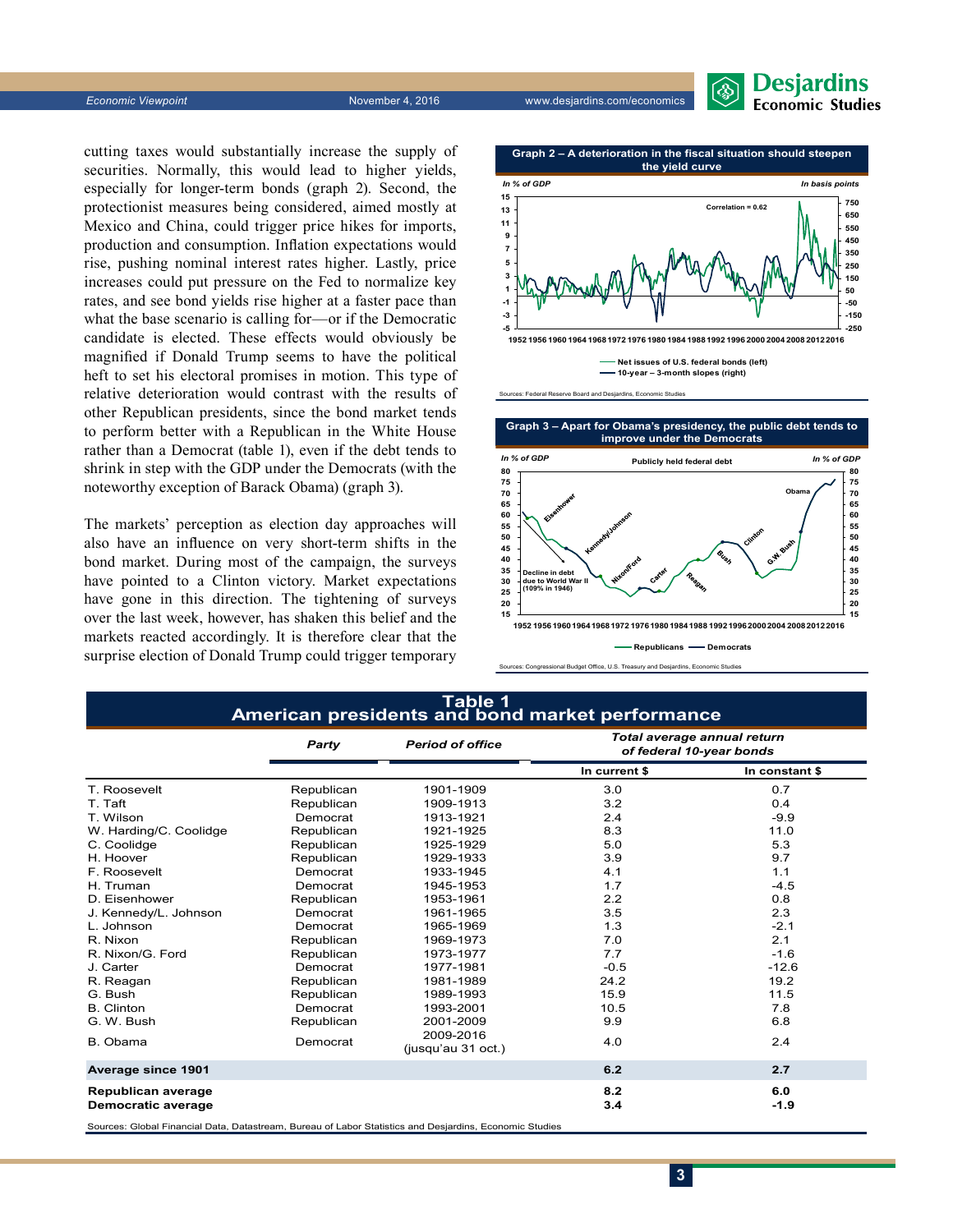

uncertainty that would give a short-term boost to less risky and highly liquid assets like U.S. bonds. Lower yields in the very short term are therefore in the cards, even if Mr. Trump's policies appear to go against the bond market.

Furthermore, the markets may view the uncertainty unleashed by the election of Donald Trump as a factor that will prevent the Fed from increasing key rates at its upcoming meetings. Over the longer view, Mr. Trump's attacks on the Fed's monetary policy would put the central bank in an uncomfortable position if he becomes president. It would be surprising if the new Republican president were to renew Janet Yellen's term, which ends in early 2018. Replacing the most influential and one of the most dovish members of the monetary policy committee and nominating, sooner or later, governors who are more in line with Mr. Trump could shift the Fed's balance and change expectations on movements in key rates. Appointed to lead the Federal Reserve by Barack Obama, Janet Yellen would have a greater chance of having her term extended if Hillary Clinton were to reach the White House.

#### **THE CURRENCY MARKET**

As a safe haven currency, the U.S. dollar is influenced by the overall degree of uncertainty felt on the global markets. Donald Trump's election in a surprise victory could be good for the greenback in its role as a safe haven currency. For example, the financial crisis, which was rooted in the United States, did not prevent the U.S. dollar from increasing in value compared with most other currencies. However, changes in the short-term expectations on monetary policy movement could see the greenback fall against the other main currencies. The net effect in the short term is not crystal clear.

The protectionist measures that may be implemented would then raise questions about the economic health of the United State's main trading partners—mainly the emerging countries—but Canada as well. Canada's loonie and to a greater extent, the Mexican peso, would clearly suffer if Mr. Trump were to win the election. The peso, already a good indicator of the Republican candidate's chances of winning the White House, has been shifting in recent weeks with the ebb and flow of the events in this election campaign (graph 4).

#### **THE STOCK MARKET**

The stock market has had a good run under the Obama administration (graph 5), which adds to its solid showing under previous Democratic presidents (table 2 on page 5). The fact that the stock market reached a trough during the financial crisis a few weeks after Barack Obama's inauguration invites easy comparisons.





In addition, the Fed's monetary policy during and after the recession generally supported the price of assets such as equities.

The tax policies put forth by both candidates could have important implications for developments in the stock market. Both candidates are calling for reform of business taxes, but Donald Trump's plan goes further. The tax relief he intends to put through—including slashing the business tax rate from 35% to 15%—could support after-tax profits. The measures he proposes for personal income taxes are also more favourable to the stock market, and are more beneficial to the wealthy who are generally more inclined to invest in the market. In contrast, the income tax increases suggested by Hillary Clinton work against the wealthiest households.

Some industries will see upsides and downsides, depending on how the electorate votes. The biggest difference lies in the resources industry, especially energy. On one hand, Hillary Clinton's program clearly goes against the oil and gas industry, which would be subject to more regulatory pressures to respect stricter environmental standards,